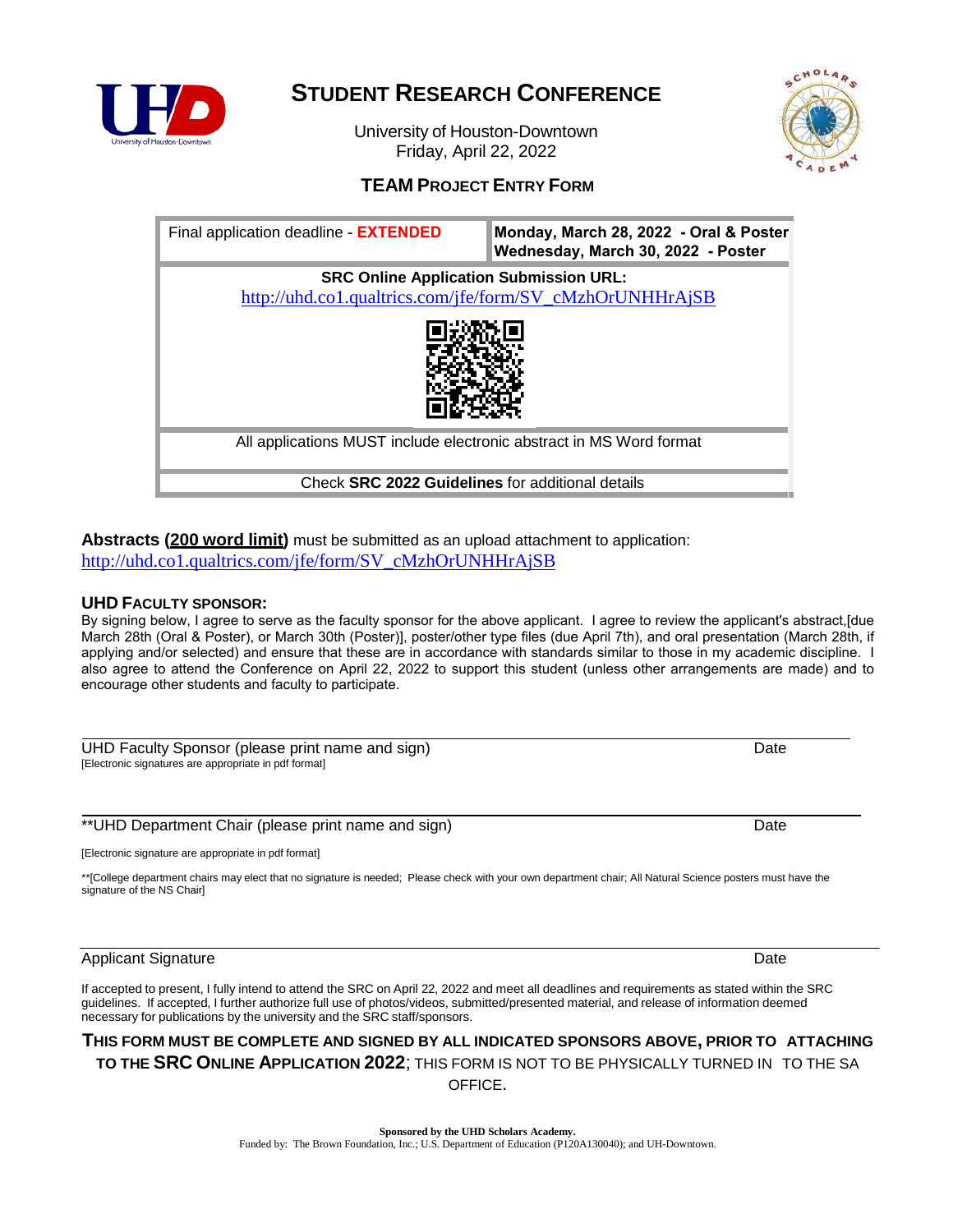

# **STUDENT RESEARCH CONFERENCE**

University of Houston-Downtown Friday, April 22, 2022



One Main Street, 813-North; Houston TX 77002-1001 Phone: 713-22[2-5344; www.uhd.edu/scholars](mailto:scholars@uhd.edu)

## **SAMPLE UNDERGRADUATE ABSTRACTS**

#### **1. Stabilization of Thiol/Acrylate Systems Using N-PAL**

Hilda Hinojosa, Christopher Lopez, Colin Carandang, and Lucio Patino

Dr. Byron Christmas, Research Mentor, Center for Applied Polymer Science Research, UHD

**Abstract:** Using *tris*-nitroso-N-phenylhydroxylamine (N-PAL) as a free radical polymerization inhibitor, an investigation was conducted to characterize the shelf-life stability and relative reactivity of UV-polymerizable, thiol/acrylate-based formulations containing various concentrations of N- PAL. These formulations were characterized for their relative reactivity using differential photocalorimetry (DPC) techniques. The shelf-life stability data generated thus far indicate that N-PAL provides adequate stability without significantly reducing the relative reactivity of the formulations.

#### **2. The Good Samaritan**

Tudon Martinez, Alisha Romero

Dr. Heidi Ziemer, Research Mentor, Department of Social Sciences, UHD

Abstract: We studied whether gender determines the likelihood of a driver stopping to assist a casually dressed gentleman stranded on the side of the road. Many studies report differences between men and women when helping others is involved. The probable explanation lies in the nature of the help required in the situation. Active doing, spontaneous, and anonymous acts are more likely to be carried out by men than by women. Women are more likely to help than men when helping is more planned, formal, personal, and less likely to involve direct intervention. We considered a number of variables: situation, type of help necessary, time of the day, physical condition of the person offering help, and previous experiences. Some studies have found that interveners in several kinds of dangerous events had more exposure to crime, both in personal experience and in witnessing others' victimization, they were also taller, heavier, better trained to cope with emergencies (e.g. trained in life saving skills, medical and/or police trained) and were more likely to see themselves as physically strong, aggressive, emotional and principled.

#### **3. Diatoms as Indicators of Wetland Mitigation Success**

#### David Lang

Dr. Brad Hoge, Research Mentor, Department of Natural Sciences, UHD

Location: UHD, Greens Bayou Wetlands Mitigation Bank, and Anahuac National Wildlife Refuge

**Abstract:** Diatoms were chosen to assess wetlands mitigation success in The Greens Bayou Wetlands Mitigation Bank, a project of The Harris County Flood Control District. Diatoms respond rapidly to environmental changes, thus diatom succession provides a good model of wetland mitigation success. Samples were collected from surface water and the first 10 centimeters of soil at the GBWMB and The Anahuac National Wildlife Refuge, a relatively undisturbed wetland comparable to those at the GBWMB. Results show statistically different assemblages at the GBWMB compared the ANWR. These results suggest the GBWMB, although planted with climax community plants, is still undergoing succession.

#### **4. Combating Spam Through Proofs of Effort**

Cyril Harris III

Dr. Ping Chen, Research Mentor, Department of Computer and Mathematical Sciences, UHD

**Abstract:** Spam is rapidly degrading the value of the Internet. Current methods to block spam are becoming less and less effective. Because of this several researchers from Microsoft Research proposed a new type of solution at Crypto 2003. To combat spam these researchers proposed that prices be accompanied with the act of sending email. These prices are easy to verify proofs of computational effort which would be hard to compute for the sender but easy to verify for the receiver.

#### **5. Lower Bounds on the Matching Number of Bipartite Graphs**

Iride Gramajo

Dr. Ermelinda DeLaVina, Research Mentor, Department of Computer and Mathematical Sciences, UHD

**Abstract:** This presentation is a summary of an undergraduate research project in graph theory that involved resolving conjectures on the matching number of bipartite graphs generated by a computer program called Graffiti.pc, designed by Dr. Ermelinda DeLaVina. One main objective of this project was to obtain a collection of lower bounds on the matching number involving other easily computed graph invariants, which collectively predict the matching number of bipartite graphs. We present the collection of lower bounds obtained. A couple of the results were found in texts and research papers, and some were mathematical applications of Hall's Marriage Theorem and Berge's M-Augmenting Path Theorem; however, many were resolved with seemingly original strategies.

#### **6. Cheating; Yes Unicellular Organisms Do It Too**

Tek Williams and Vedangi Sample

Dr. Akif Uzman, Faculty Mentor, Department of Natural Sciences, UHD

Dr. Gad Shaulsky, Research Mentor, Department of Molecular and Human Genetics, Baylor College of Medicine

**Abstract:** Altruistic behavior is exhibited in *Dictyostelium* during reproduction. This form of group selection, also observed in higher organisms, ensures that genetic traits shared by a related group of individuals persist through subsequent generations via the sacrifice of some members. Certain mutations often become over-represented compared to other mutants. Mutants were created using restriction enzyme-mediated integration. Cultures containing different mutants were randomly mixed, then allowed to undergo 10 rounds of replication. Cultures were then characterized using cheating assays to screen for dominant mutants. *Dictyostelium* strain AX4 was used to compare the level of cheating. Swindling ones way into the spores ensures